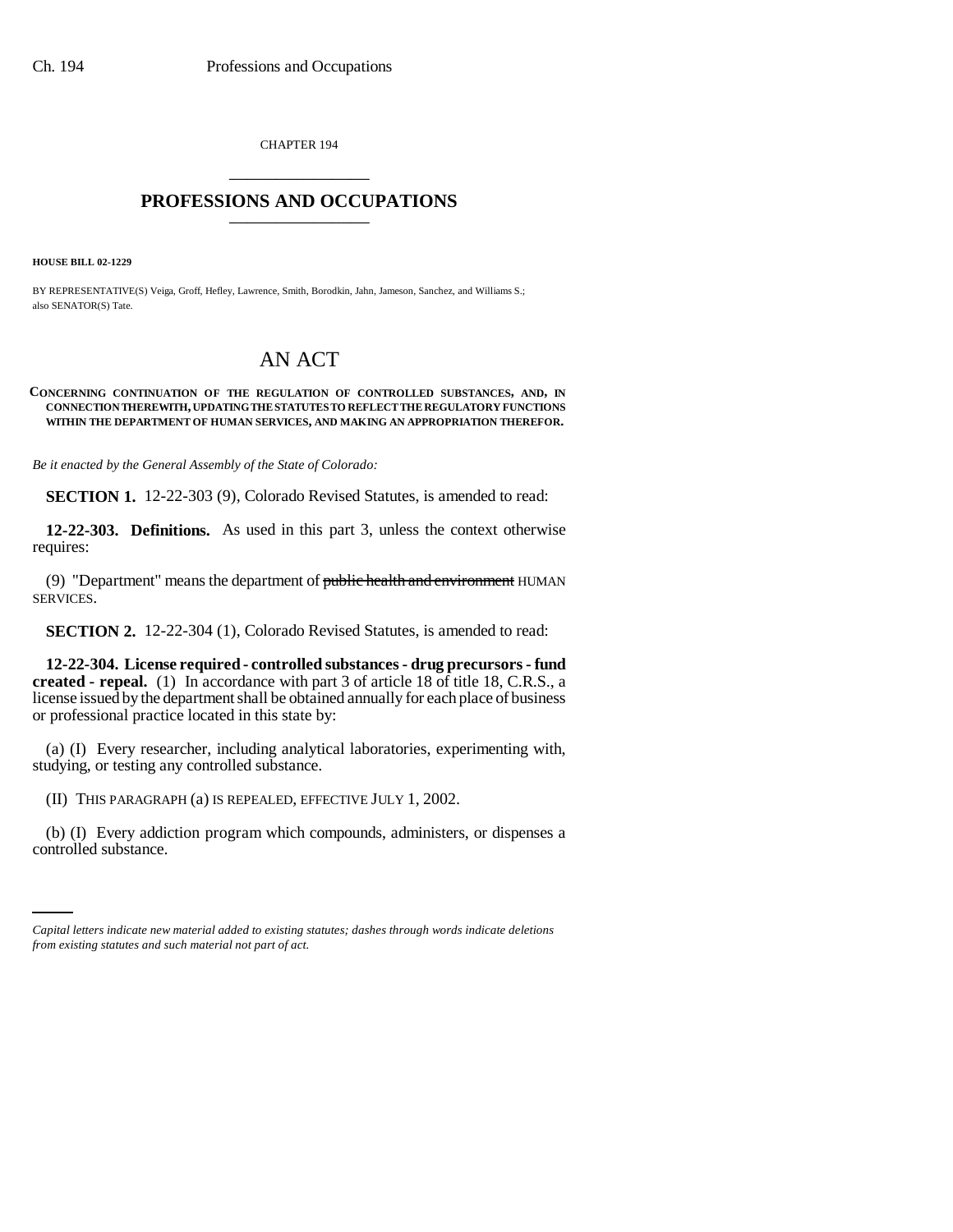(II) (A) THIS PARAGRAPH (b) IS REPEALED, EFFECTIVE JULY 1, 2007.

(B) PRIOR TO SUCH REPEAL, THE LICENSING FUNCTIONS OF THE DEPARTMENT SHALL BE REVIEWED AS PROVIDED IN SECTION 24-34-104, C.R.S.

**SECTION 3.** 12-22-306, Colorado Revised Statutes, is amended to read:

**12-22-306. Controlled substances program fund - disposition of fees.** THERE IS HEREBY CREATED IN THE STATE TREASURY THE CONTROLLED SUBSTANCES PROGRAM FUND. All moneys collected by the department shall be transmitted to the state treasurer, who shall credit the same to the general CONTROLLED SUBSTANCES PROGRAM fund. The general assembly shall make annual appropriations from the general CONTROLLED SUBSTANCES PROGRAM fund TO THE DEPARTMENT for the purposes authorized by this part 3. Expenditures from such appropriations shall be made upon vouchers and warrants drawn pursuant to law. ALL MONEYS CREDITED TO THE CONTROLLED SUBSTANCES PROGRAM FUND AND ANY INTEREST EARNED ON SUCH FUND SHALL REMAIN IN THE FUND AND SHALL NOT REVERT TO THE GENERAL FUND OR ANY OTHER FUND AT THE END OF ANY FISCAL YEAR.

**SECTION 4.** 12-22-318 (1) (a), Colorado Revised Statutes, is amended to read:

**12-22-318. Records to be kept - order forms - repeal.** (1) (a) Each person licensed or otherwise authorized under this part 3 or other laws of this state to manufacture, purchase, distribute, dispense, administer, store, use in research, or otherwise handle controlled substances shall keep and maintain separate detailed and accurate records and inventories relating to controlled substances and retain all such records and inventories for a period of two years after the respective dates of such transactions as shown on such records and inventories.

**SECTION 5.** 18-18-102 (8), Colorado Revised Statutes, is amended to read:

**18-18-102. Definitions.** As used in this article:

(8) "Department" means the department of public health and environment HUMAN SERVICES.

**SECTION 6. Repeal.** 24-34-104 (31.5) (a), Colorado Revised Statutes, is repealed as follows:

**24-34-104. General assembly review of regulatory agencies and functions for termination, continuation, or reestablishment.** (31.5) The following agencies, functions, or both, shall terminate on July 1, 2002:

(a) The recordkeeping functions of the department of human services relating to controlled substances in accordance with part 3 of article 22 of title 12, C.R.S.;

**SECTION 7.** 24-34-104 (38), Colorado Revised Statutes, is amended BY THE ADDITION OF A NEW PARAGRAPH to read:

**24-34-104. General assembly review of regulatory agencies and functions for termination, continuation, or reestablishment.** (38) The following agencies,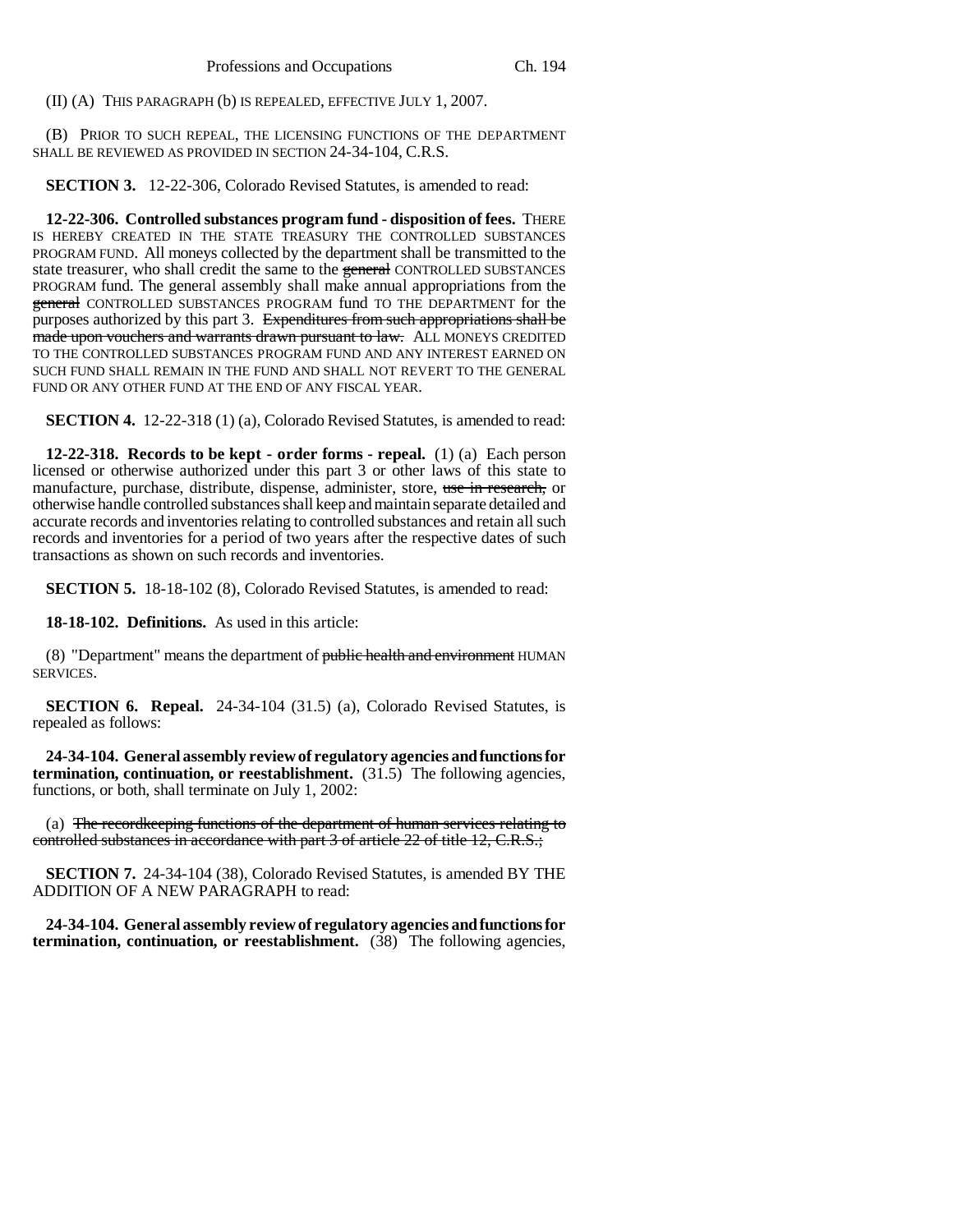functions, or both, shall terminate on July 1, 2007:

(d) THE RECORD-KEEPING AND LICENSING FUNCTIONS OF THE DEPARTMENT OF HUMAN SERVICES RELATING TO ADDICTION PROGRAMS UNDER WHICH CONTROLLED SUBSTANCES ARE COMPOUNDED, ADMINISTERED, OR DISPENSED IN ACCORDANCE WITH PART 3 OF ARTICLE 22 OF TITLE 12, C.R.S.

**SECTION 8.** 16-7-402 (2), Colorado Revised Statutes, is amended to read:

**16-7-402. Counseling or treatment for alcohol or drug abuse.** (2) In any case in which treatment or counseling for alcohol or drug abuse is authorized in connection with a deferred prosecution or probation, the court may require the defendant to obtain counseling or treatment for such condition. If the court orders such counseling or treatment, the court shall order that the counseling or treatment be obtained from a treatment facility or person approved by the division of alcohol and drug abuse, established in part 2 of article 2 ARTICLE 1 of title 25, C.R.S., unless the court makes a finding that counseling or treatment in another facility or with another person is warranted. If the defendant voluntarily submits himself or herself for such treatment or counseling, the district attorney and the court may consider his or her willingness to correct his or her condition as a basis for granting deferred prosecution.

**SECTION 9.** 16-11-204 (2) (c) (I), Colorado Revised Statutes, is amended to read:

**16-11-204. Conditions of probation.** (2) (c) If the court orders counseling or treatment as a condition of probation, unless the court makes a specific finding that treatment in another facility or with another person is warranted, the court shall order that such treatment or counseling be at a facility or with a person:

(I) Approved by the division of alcohol and drug abuse established in part 2 of article  $2$  ARTICLE 1 of title 25, C.R.S., if the treatment is for alcohol or drug abuse;

**SECTION 10.** 16-11.5-104, Colorado Revised Statutes, is amended to read:

**16-11.5-104. Sentencing of felons - parole of felons - treatment and testing based upon assessment required.** (1) Each person sentenced by the court for a felony committed on or after July 1, 1992, shall be required, as a part of any sentence to probation, community corrections, or incarceration with the department of corrections, to undergo periodic testing and treatment for substance abuse which THAT is appropriate to such felon based upon the recommendations of the assessment made pursuant to section 16-11.5-103, or based upon any subsequent recommendations by the department of corrections, the judicial department, or the division of criminal justice of the department of public safety, whichever is appropriate. Any such testing or treatment shall be at a facility or with a person approved by the division of alcohol and drug abuse, established in part 2 of  $\frac{\text{article}}{2}$ ARTICLE 1 of title 25, C.R.S., and at such felon's own expense, unless such felon is indigent.

(2) Each person placed on parole by the state board of parole on or after July 1, 1992, shall be required, as a condition of such parole, to undergo periodic testing and treatment for substance abuse which THAT is appropriate to such parolee based upon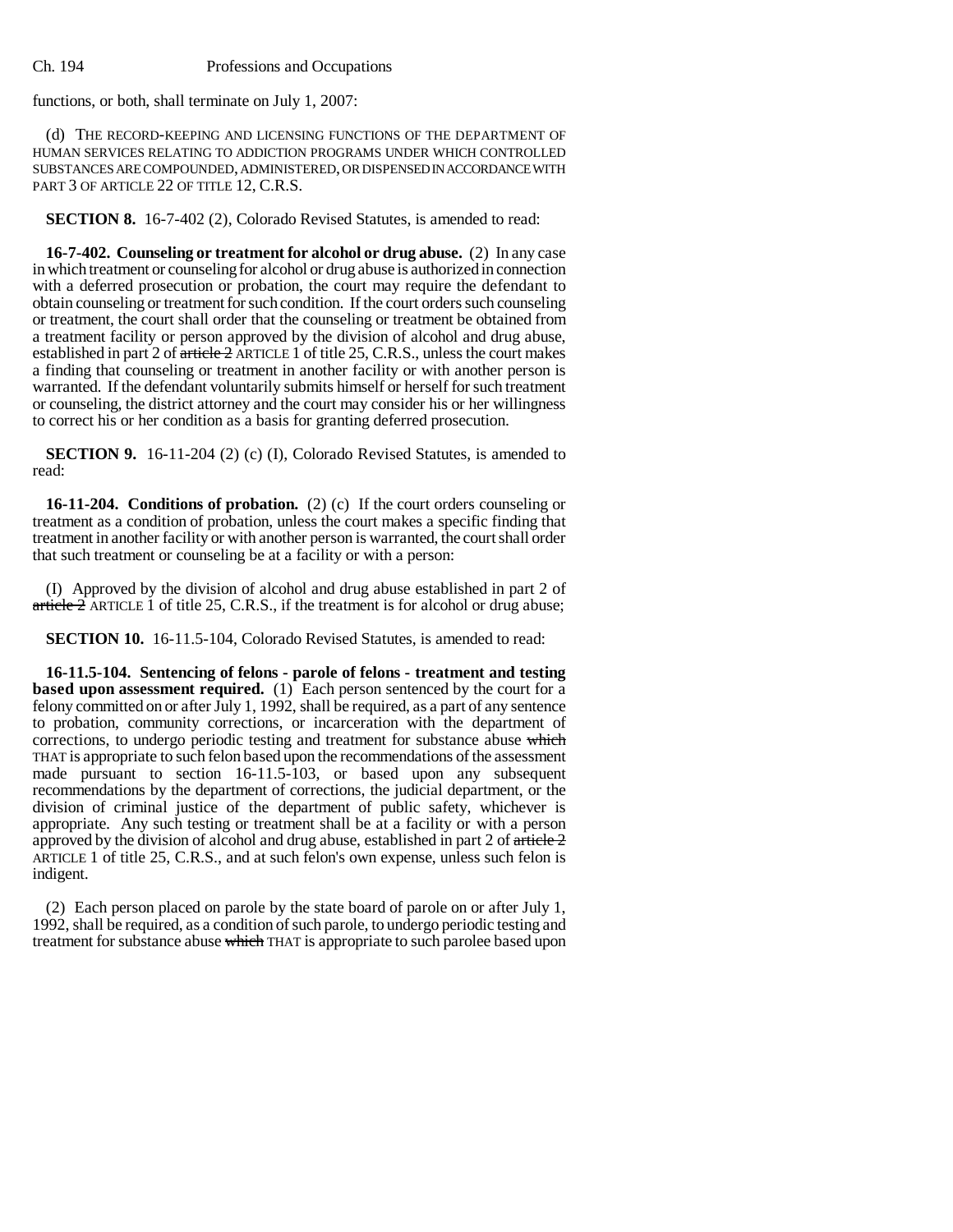the recommendations of the assessment made pursuant to section 16-11.5-103 or any assessment or subsequent reassessment made regarding such parolee during his or her incarceration or any period of parole. Any such testing or treatment shall be at a facility or with a person approved by the division of alcohol and drug abuse, established in part 2 of  $\alpha$  article 2 ARTICLE 1 of title 25, C.R.S., and at such parolee's own expense, unless such parolee is indigent.

**SECTION 11.** 17-2-201 (5.7) (a), Colorado Revised Statutes, is amended to read:

**17-2-201. State board of parole.** (5.7) If, as a condition of parole, an offender is required to undergo counseling or treatment, unless the parole board determines that treatment at another facility or with another person is warranted, such treatment or counseling shall be at a facility or with a person:

(a) Approved by the division of alcohol and drug abuse established in part 2 of article 2 ARTICLE 1 of title 25, C.R.S., if the treatment is for alcohol or drug abuse;

**SECTION 12.** 17-27.1-101 (5) (a) (I), Colorado Revised Statutes, is amended to read:

**17-27.1-101. Nongovernmental facilities for offenders - registration notifications - penalties.** (5) No private treatment program in Colorado shall admit or accept a supervised or unsupervised person into the program unless that program:

(a) Is registered with the administrator of the interstate compact, and, if the person is a supervised person, the private treatment program is:

(I) Approved by the division of alcohol and drug abuse established in part 2 of  $article 2$  ARTICLE 1 of title 25, C.R.S., if the program provides alcohol or drug abuse treatment;

**SECTION 13.** 24-1-120 (6) (d), Colorado Revised Statutes, is amended to read:

**24-1-120. Department of human services - creation.** (6) The department shall consist of the following divisions:

(d) The division of alcohol and drug abuse, created pursuant to  $part 1$  PART 2 of article 1 of title 25, C.R.S. The division of alcohol and drug abuse and its powers, duties, and functions, including the powers, duties, and functions relating to the alcohol and drug driving safety program specified in section 42-4-1301 (10), C.R.S., are transferred by a **type 2** transfer to the department of human services.

**SECTION 14. Appropriation.** In addition to any other appropriation, there is hereby appropriated, out of any moneys in the controlled substances program fund created in section 12-22-306, Colorado Revised Statutes, not otherwise appropriated, to the department of human services, for allocation to the alcohol and drug abuse division, administration section, for the fiscal year beginning July 1, 2002, the sum of five hundred dollars (\$500), or so much thereof as may be necessary, for the implementation of this act.